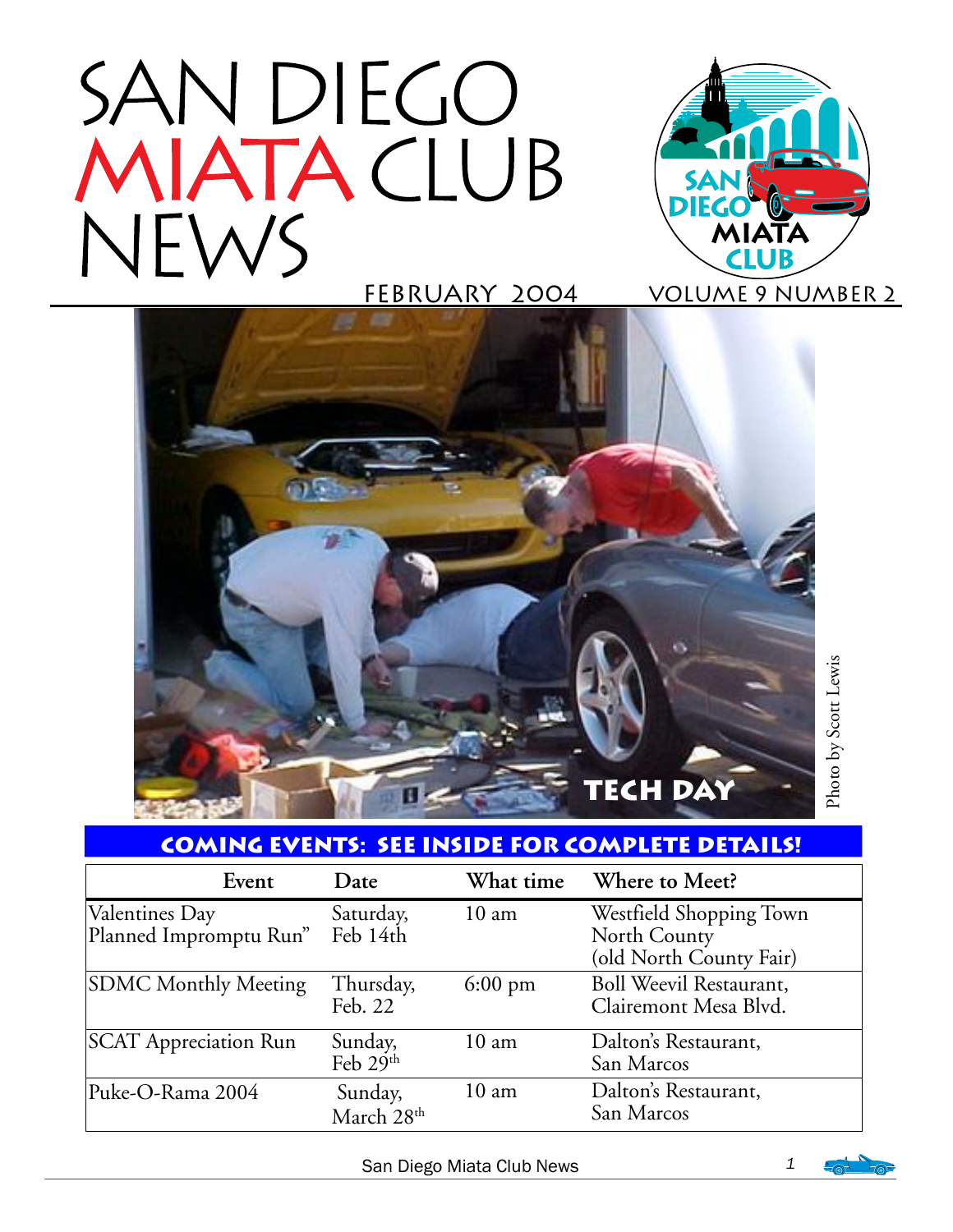#### **Download Instructions SDMC Membership List**

C urrently approximately 94% of our<br>Internet. This capability allows you, as Internet. This capability allows you, as<br>a club member, access to Yahoo groups. What's so special about Yahoo Groups? This gives us access to all the SDMC email, photo catalogs, and list information. On this site we offer club members a membership list that includes, name (both member and SO), phone number (this field is blank if you request it), car year, car color, license plate, and home city (NOT address or zip). This information is available to members ONLY! To access this information you MUST acquire (FREE!) a Yahoo Group account. Once you have this account setup do this:

1. Go to http://groups.yahoo.com/ (on left, top of screen you will see sign in section, logon here with name and password) note; most browsers will allow you to save this location with your password and login name. Bookmark this location and everything will be automatic after this point in time.

2. In the upper left corner you will see a section that says "My Groups." Put your cursor on SDMC-LIST and single click the left mouse button.

3. You are now on our group site. You can get to email, photos and other sources. In this case, look in the upper left section and place your cursor over "Database" and single click.

4. You are now in the Database section and you will see a list of available club databases. Single click on the desired database (most current as of this instruction is "July 2003 SDMC Membership Roster.")

5. You are now in the database and you will see a list of all club members. To sort (alphabetize by last name), single<br>click on the field labeled "Last Name." You can sort on any other field you desire.

6. To print; single click on "Printable Report." On your browser go to "File" (upper left corner) and single click. This will drop a pull down menu of file functions. Near the bottom of the drop down menu you will see "Print." Single click this command.

7. A print menu will pop up giving you access to your printer controls (this presupposes that you have a printer hooked up to your computer). Once your printer is configured to your liking, single click on the "OK" or "Print" button.

8. Voila! you now have 17 (or so) pages of the SDMC Membership Roster.

#### **Newsletter Team**

Take the time to say "thank you!" to the newsletter team!

EUNICE BAUMAN, Editor-in-Chief newsletter@sandiegomiataclub.org

LAURIE WAID, Layout Editor BRENDA KAY, Features Editor GALE CHAN, Membership Info TOM SPRAGUE, Member Profiles SCOTT LEWIS, Tech Editor STEVE WAID, Events Editor DYANNA SMITH Mailing coordinator BARRY BILLINGSLEY, Ads Editor PAM HUNT, TED KESLER, TOM SPRAGUE & ROBIN FAIRCLOTH, Proof Readers

Digital copies provided by:



13000 Danielson St., Suite G Poway, CA 92064 Fax 858-486-6779 signup7@aol.com

#### **Mission statement**

The purpose of the club is to promote the enjoyment of, and enthusiasm for, one of the world's most exciting sports cars the Mazda Miata.

Owning and driving a Miata is one of life's great pleasures, and adding the company and camaraderie of like-minded enthusiasts only enhances the experience. Won't you join the fun as we enjoy the beauty of San Diego County from the seat of a very special little roadster?

**Let's have fun driving our Miatas!** 

#### **Board of Directors**

Executive Board President STEVE KENNISON (858) 271-8498 president@sandiegomiataclub.org

Vice President BRUCE LEWIS (619) 447-0930 vicepresident@sandiegomiataclub.org

Secretary SUE HINKLE (760) 735-9456 secretary@sandiegomiataclub.org

Treasurer ROZ SCOTT (760) 789-3872 treasurer@sandiegomiataclub.org

Administrative Board Membership JUDY RYAN & GALE CHAN (619) 434-2007 or (858) 492-9227 membership@sandiegomiataclub.org

Events Coordinator STEVE WAID (760) 432-0727 events@sandiegomiataclub.org

Club E-mail Postmaster/Webmaster ROBERT "JTBOB" HOLLAND (858) 549-4011 webmaster@sandiegomiataclub.org

Club Regalia VERONICA DIDIER & KATHY ROBERTS (858) 578-5727 regalia@sandiegomiataclub.org

Newsletter EUNICE BAUMAN (619) 449-4535 newsletter@sandiegomiataclub.org

To send e-mail to all members of the board: board@sandiegomiataclub.org

#### **Notices**

The SAN DIEGO MIATA CLUB is a non-profit California corporation. The SAN DIEGO MIATA CLUB NEWS is the monthly newsletter of the SAN DIEGO MIATA CLUB. Use of articles or stories by other Miata clubs is hereby granted,<br>provided proper credit is given. Submissions to the newsletter are welcomed and encouraged. When possible, please e-mail your submissions to the newsletter editor. Submissions may also be mailed to the club's post office box.

Submission deadline is the 15th of each month. Editor reserves the right to edit all submissions.

The SAN DIEGO MIATA CLUB has established a dedicated World Wide Web Home Page at: www.sandiegomiataclub.org

Dedicated 24-hour voice message line:

(619) 434-2007 P.O. Box 17253 San Diego CA 92177

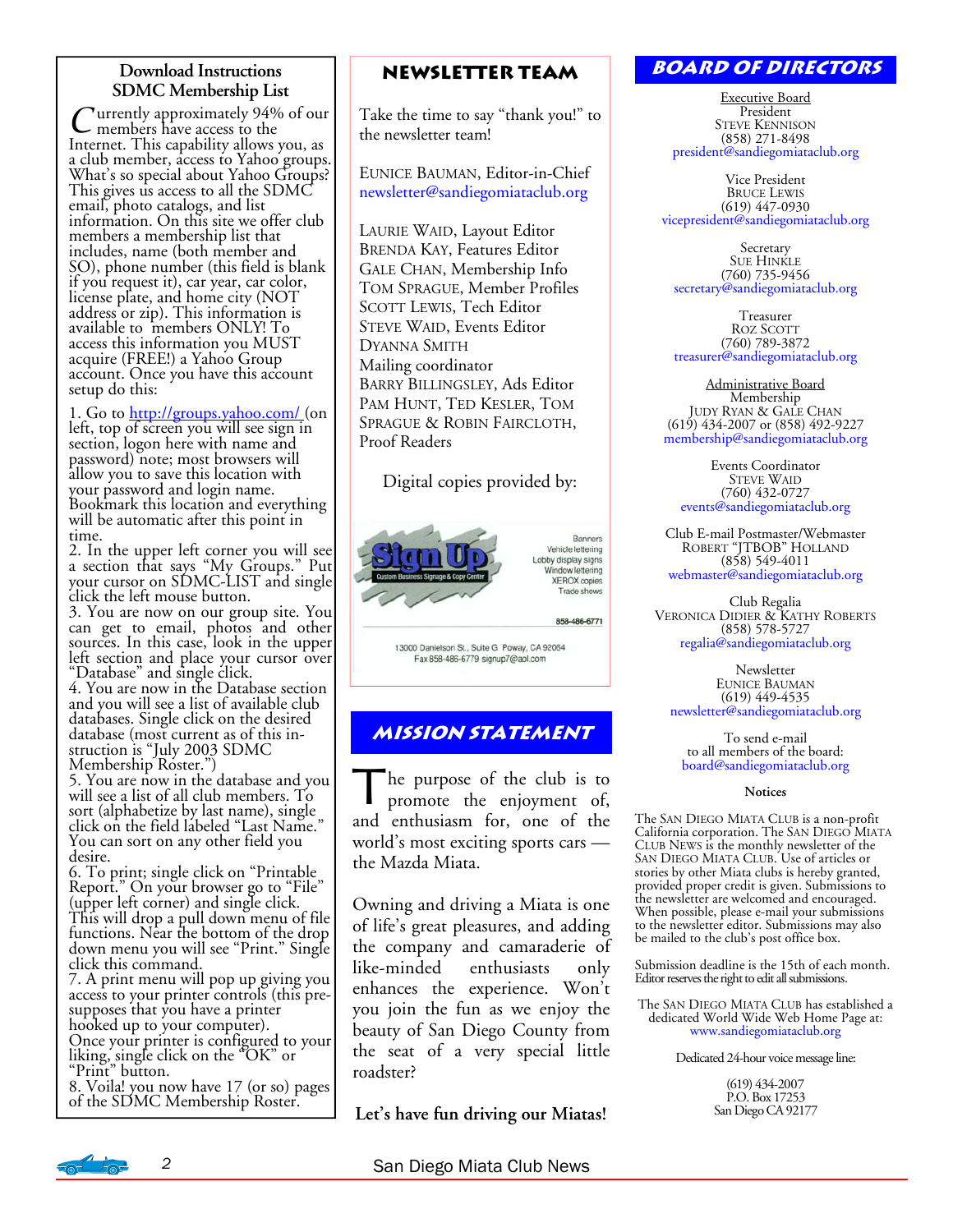#### **Upcoming Events**

**Valentines Day Planned Impromptu Run" Saturday, February 14th**  Run leaders: YOU!

10 am at North County Fair (now Westfield North County-Mall). Celebrate Valentines Day with your Miata Club friends and some fun Miata Driving. The route and destinations will be decided by those who show up.

**Monthly Meeting Thurs, Feb. 26, 2004 6 PM at Boll Weevil 9330 Clairemont Mesa Blvd. SD (858)571-6225** 



This event is the single best way to meet your fellow club members, ask questions.

stories. Don't miss the fun!

#### **SCAT Appreciation Run Sunday, February 29th** Run leaders: Steve and Laurie Waid swaid@cox.net

**Meet:** 10 am at Dalton's Roadhouse for Brunch. Dalton's is just North of Highway 78 on Nordahl, the first exit West of Interstate 15. Leaving time will be 11 am.

 In appreciation for the efforts of the Southern California Autocross Team (SCAT) in putting together the Novice Drivers Training School for us in November, the Miata club has asked them "to come out and play." As you might guess, these guys and gals like to drive and eat too.

 The run will take us onto some of the best roads in North County and maybe



even into Riverside County. Plan on coming and enjoying the roads…the food…the company,

**Puke-O-Rama 2004 Sunday, March 28th** Leaders: Steve and Laurie Waid, swaid@cox.net



The launch of the seventh annual Puke will take place this year at Dalton's Roadhouse. Brunch will begin at 10 am

with the drivers meeting at 11 am. The design of the Puke is to place back to back, the twistiest roads that we can find, with the results being smiles on the faces of the drivers and a tendency to make the co-pilot's stomach a little unsettled.

Smaller groups of cars (10 to 15) with staggered starts enhances the fun. The "Daffodil Group" will again be led by the lovely Laurie Waid in her award winning Sunburst Yellow.

#### **Do you want to**

**earn your magnetics?**  Call Steve Waid at 760.432.0727 or email swaid@ cox.net to find out what you can do to earn this special recognition.

#### **Photo by Tom Wood**



**Search for Madonna 2004 May 1st through 3rd** 

 For the 6th consecutive year, Miatas will travel to San Luis Obispo for lots of driving, great food, fellowship, car show, and of course the fabulous Madonna Inn. The Search is more than a great time with your Miata friends…it is an adventure. Just ask those who have been before. The unexpected is always expected.

 To become a Searcher, merely go onto the Madonna Inn website at www.madonnainn.com and pick out a room by touring the 109 unique rooms. You'd better come up with your first, second, and third choices in case your first pick is already taken. Then call Barbara at group reservations, mention the San Diego Miata Club, and reserve your room for Saturday and Sunday nights. The last step is to call or email Steve Waid at (760) 432-0727 or email swaid@cox.net. Give him your room name and number, and the name(s) of the new Searchers. Then sit back and wait. The closer we get to May 1st, more information will be coming via the "secret" Search for Madonna email list. All questions can be answered by Steve Waid, but for the best information, just ask an "experienced Searcher". There are many, from all over California and Nevada, and even Texas and South Carolina!

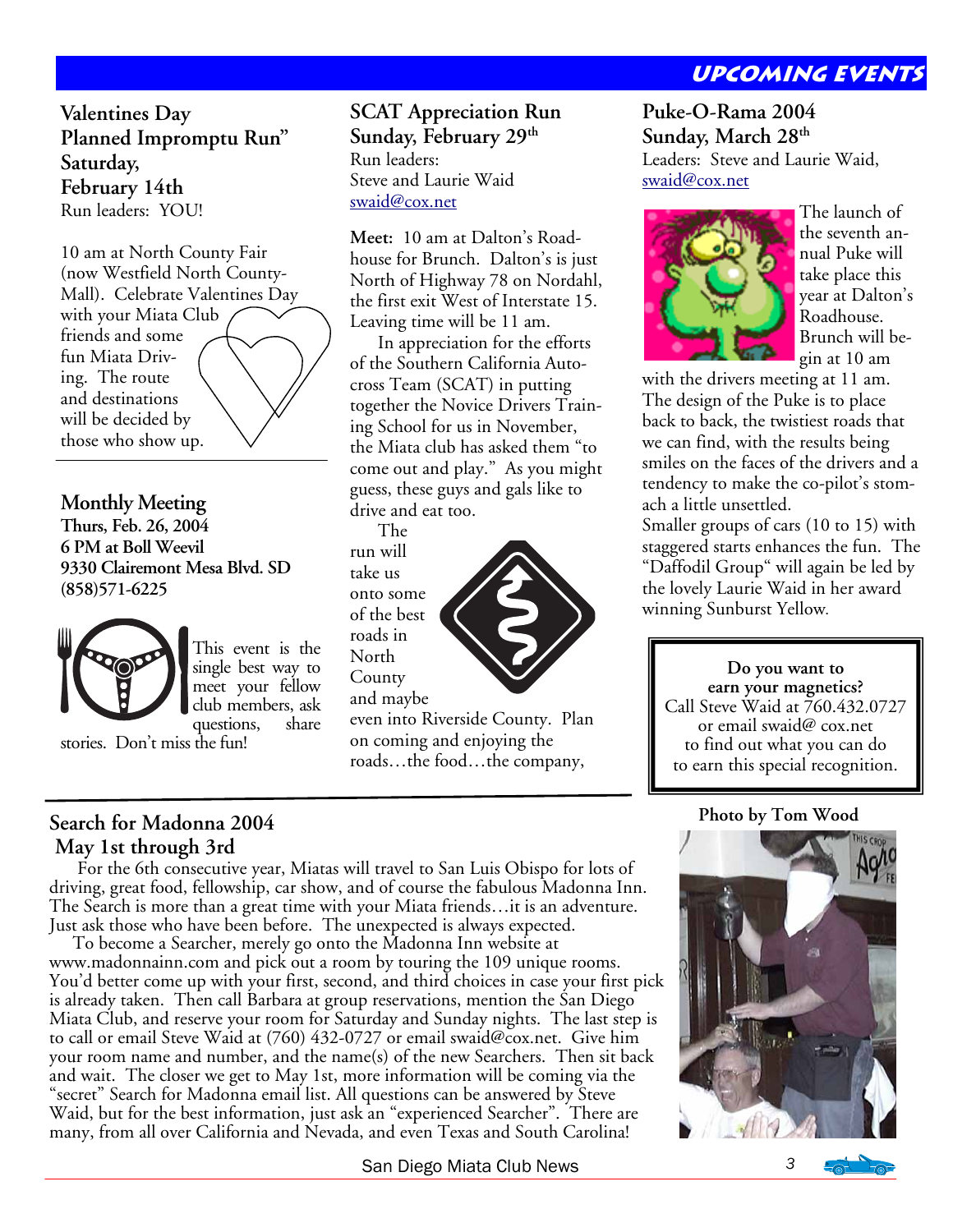#### **future event**



#### **Cactus Cruisin' 2004 April 23-25, 2004 Time: All Day**

Ben Cleaves from the Sahuaro Miata Club sent this announcement:

**We are pleased to announce our first regional event - Cactus Cruisin' 2004. This event will take place on April 23 - 25 at the Chaparral Suites Resort in beautiful Scottsdale, Arizona**.

Please check out the web site at **www.cactuscruisin.com**  for more complete information.

We would love to invite you and your fellow members of the San Diego Miata Club to come and participate in a great weekend in the Valley of the Sun. Some of the planned events include various fun runs around Phoenix, a great dinner at the famous Rawhide Old West town on Friday night, a road rally on Saturday, an inside vendor area, a great Mexican buffet at our banquet on Saturday night, and much more.

## **Surf 'N' Safari planners—by les smith**

**DENNIS DIDIER AND LES SMITH**

accepted co-chair responsibilities of<br>Surf 'N Safari '04 almost a year ago. The October 14-17 regional event is a sequel to the initial Surf 'N Safari in



1999 … which neither of them attended! So, how can they oversee all that is involved in pulling off a dynamite sequel to such an acknowledged and memorable weekend five years ago? Well, first of all, you need a top-flight steering committee. That piece is in place, so let's meet the Surf 'N Safari '04 Steering Committee.

**PAULA KENNISON—Registration & Finance** Paula's administrative and finance background is proving invaluable in the work of processing Surf 'N Safari '04 participants from the moment their registration applications through their arrival at Pala Mesa Resort – and beyond. Typically thought of as the "back room operation," registration and finance are more like the submerged part of an iceberg; a system with lots of steps and a million details – and Paula is the one who will be tracking and monitoring this entire process.

You'll appreciate Paula's contribution to the Planning Committee when<br>you register for Surf 'N Safari '04 – especially if you do it online. With the help of SDMC member Brian Kiehl, the SNS '04 web location is poised to launch a one-stop site for registration, reliving SNS '99, checking the par-<br>ticipant list and other information. Just remember: there's a lot going on behind the scenes, and Paula is helping assure this part of the show is seam- less.

 **STEVE WAID— Events**  Waid is a master at assuring these two components are properly balanced. Technical details are easy -- what, where, when, etc. – but it's the social elements of an outing that you remember most! The fun and fellowship (including the food) that keeps drawing us together; the recollections, insights and other stuff on which he can elaborate that makes his portion of the monthly meeting so lengthy!

 Steve is responsible for designing the heart of Surf 'N Safari '04: runs, tours, rallies, fun events like Grime & Shine, technical clinics – all of that which will attract its participants to Pala Mesa Resort. But can you think of a better-suited person for the job? He has a wide range of interests to satisfy, and the schedule may resemble a three-ring circus at times.

of volunteer assistance this event will require. With events running continuously and sometimes overlapping throughout the four-day weekend, expect a request him or one of his committee members to lend a hand at some point.

**SUE HINKLE— Vendors/Sponsorships/Regalia** Check a dictionary for the definition of "high energy" and you'll likely see a picture of Sue Hinkle there. What a cheerleader! Sue's background in event and promotion management is again one of the driving forces helping to shape Surf 'N Safari '04; a "been there/done that/got the t-shirt" back- ground perfectly suited to drawing the Miata business community into this event.

 Sue has helped manage and participate in a broad range of events – ex- periences from which she can spot great ideas and adapt them to new situations. Throw out a need and you can see her mind click into gear almost immediately … and the ideas just start pouring out. Sue is nothing less than a master chef in mixing the "Best of" Surf 'N Safari '99 – the elements that

*(Continued on page 5)* 

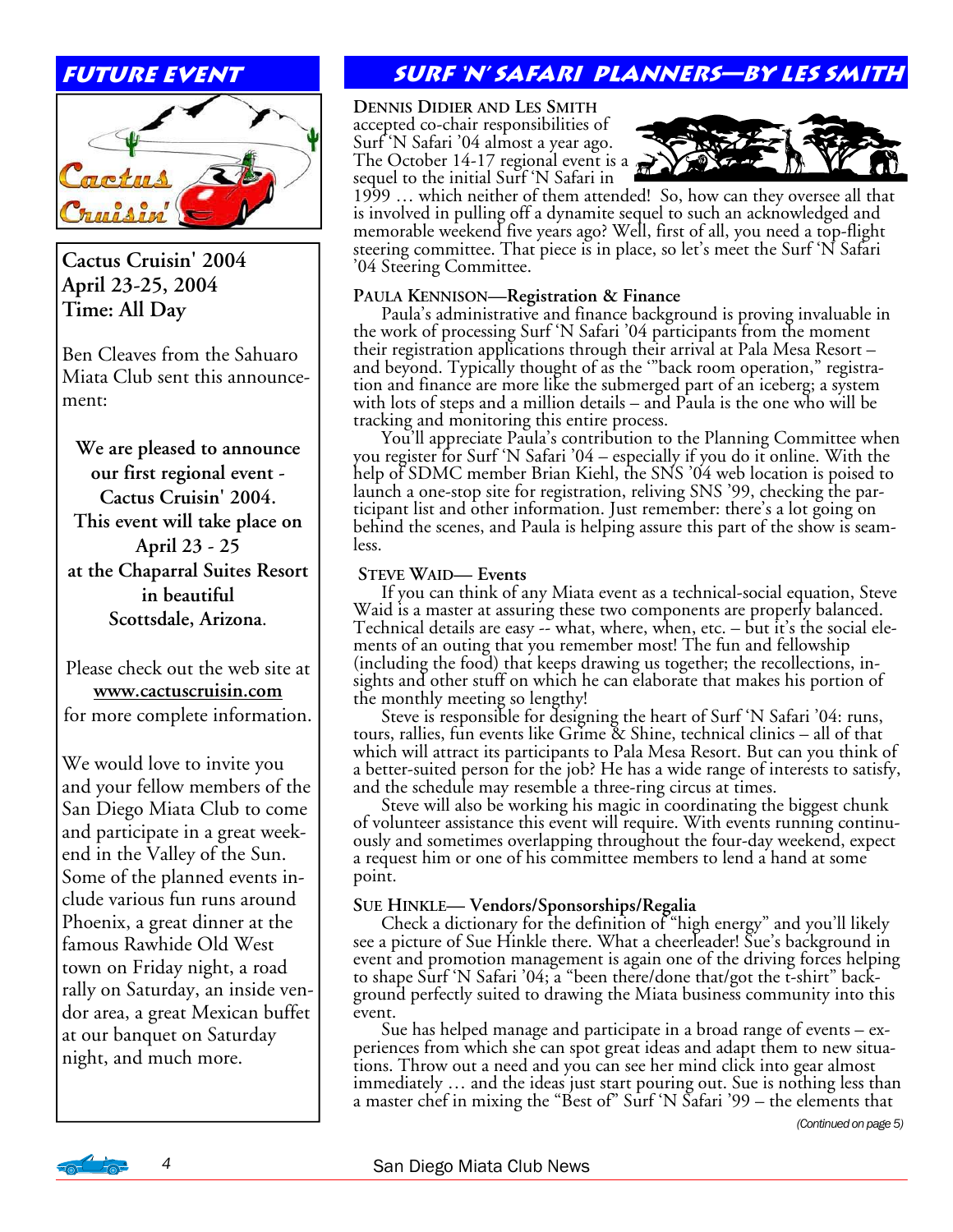#### **Surf 'N' Safari '04—special update!**

#### **Surfers, Kooks, Hodads, Gremmies and Wahines!**

Get ready to wax up your surf-<br>boards and gas up the Miatas<br>cuz we're heading to the bigboards and gas up the Miatas gest event in the Western United States. That's right, it's gettin' close to the time for the super cool Surf'N'Safari '04.

> **What have we got planned? Check it out Dude!**

- ¬ **Thursday Night Reception (No hosts bar)**
- ¬ **Miata Road Fun Runs & Activities - Friday**
- ¬ **Friday Night Dinner Fiesta (with entertainment)**
- ¬ **Surf 'N' Safari Murder Mystery Rallye - Saturday**
- ¬ **Saturday Night Banquet Dinner (with entertainment)**
- ¬ **Show and Shine/Show and Grime Car Show – Sunday**
- ¬ **Special presentations, demonstrations and displays**
- ¬ **Raffle prizes, Door prizes and Surf prizes!**
- ¬ **Vendor Mall Entire Event**

still excite participants from that regional five years ago -- with new and fresh ideas that will again distinguish SNS '04 as another "must repeat" project.

 Sue's Vendor Mall continues to grow as Miata business owners give thumbs-up responses to the vision she lowing-up on the myriad of details in is marketing. Now her sights are set on arranging the sponsorships necessary to help underwrite SNS '04 expenses.

## **BARB TEMPLETON - Facilities & Hospitality**

 Barb found the home for Surf 'N Safari '04 right in her own back yard and practically delivered Pala Mesa Resort to the Planning Committee in a gift-wrapped basket. It took only

So "Bennie", ya wanna know what the inside break is on this hot session? Well here it is:

**SURF 'N' SAFARI '04 Exclusive Miata Getaway October 14-16, 2004 Pala Mesa Resort Registration: \$150 per person After July 1, 2004: \$170 per person** 

> Registration Closes September 1, 2004

.



one visit there by committee members to make up our minds. Barb functions as our liaison with Pala Mesa, drafting a contract that can guarantee use of the resort by SNS '04 participants, arranging the evening reception and banquet, and folhousing the expected 350+ guests plus vendors to this site. A lot of what you see" when you arrive at Surf 'N Safari '04 will be the result of Barb Templeton's efforts and the committee members she oversees.

# **STEVE KENNISON - SDMC Board Liaison**

 The Planning Committee is executing Surf 'N Safari '04 under the auspices of SDMC President Steve

Yo Dude! You will need to book your hotel reservation separately

> **Hotel –**  The host hotel is the Pala Mesa Resort 2001 Old Highway 395 Fallbrook, CA, 92028 (www.palamesa.com).

Rooms start at \$120 per night (and can be reserved at this special rate for a few days before and after the event if you wish an extended stay). Room rates good until Sept. 13, 2004.

For reservations call: (800) 722-4700 or (760) 728-5881 and ask for the San Diego Miata Club Event Special room rate. Email reservations@palamesa.com. **You say you want some more information? Kool! Here it is. Please see our website: www.SanDiegoMiataClub.org/surf. html** 

or contact our registrar Paula Kennison, (858) 271-8498 Or email at SNS04@san.rr.com.

 So "drop-in" to San Diego where you can "carve" some really hot roads and "rip" through some really fun events. Don't be a "wannabe" cuz "**DUDE! It's going OFF!"** 

Kennison is our official link to the club's Executive Board. He was instrumental in selecting the committee's membership, assuring the availability of club resources for the project, and reporting our actions and status to the board and entire organization.

 Steve is helping assure that the broad purpose, interests and goals of the San Diego Miata Club are reflected in Surf 'N Safari '04; a "big picture" role that keeps everyone and everything headed in the right direction. His input is a major guarantee that Surf 'N Safari '04 will meet and exceed the expectations of all who participate.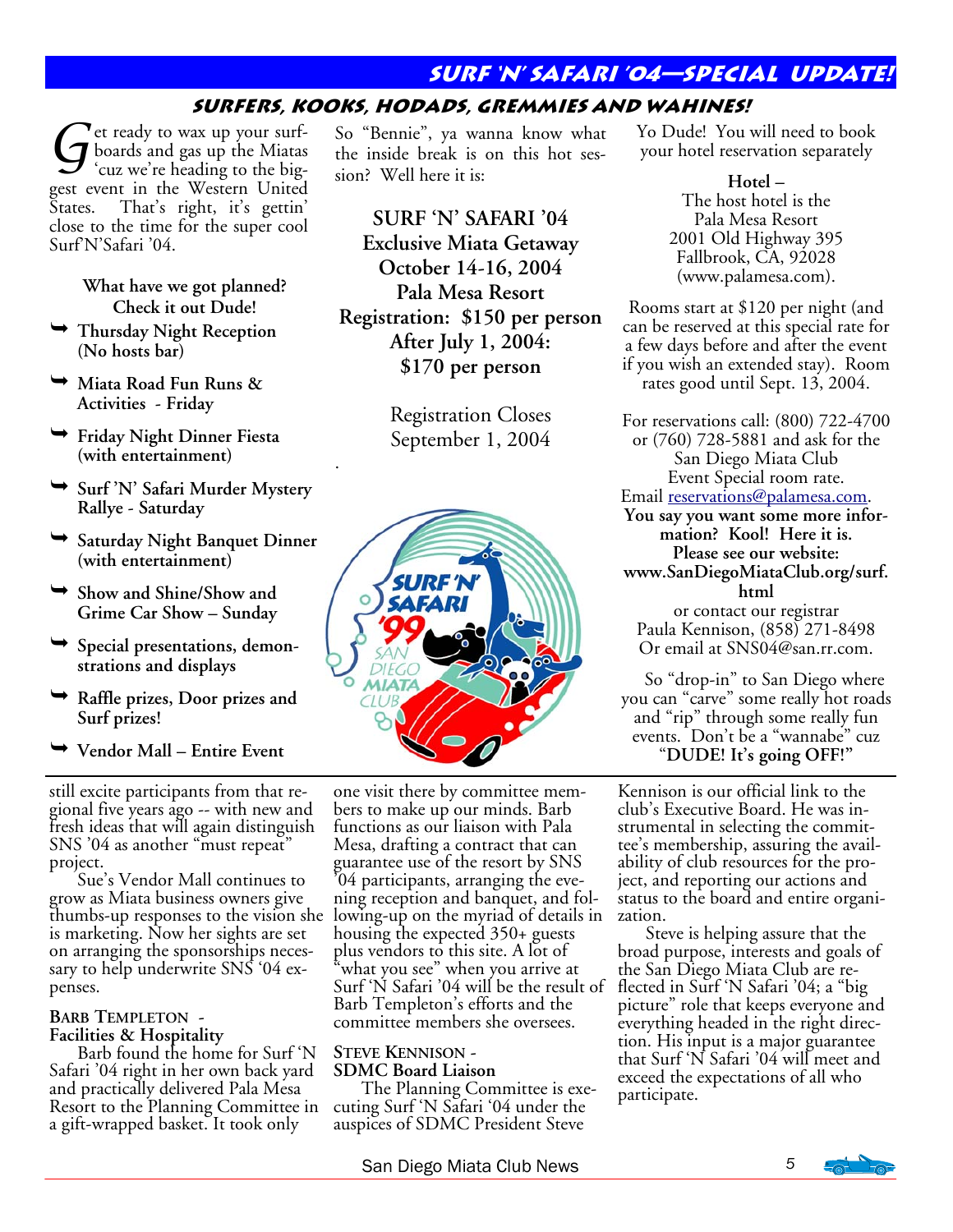#### **President's message—by steve Kennison**

It's getting close to that time of year when the club membership decides on the leadership of our club. You will be reading this in the February issue of the SDMC newsletter. Since our club Fiscal year is in April this should give everybody two months to think about the issues.

As most of you know I am a strong advocate of volunteerism. Without volunteers to run the club, we wouldnot have a club. It's all of you that make this club zoom and do it extremely well. I would like to continue promoting volunteerism in our club by encouraging anybody that's interested in running for an office to do so. As we have done in the past I encourage you to think about how this club is run and what you can contribute to its well-being. If you do decide to run for an Executive

Board office I would encourage you to submit a brief biography to the newsletter editor, Eunice Bauman (newsletter@sandiegomiataclub.org). You will have to make sure that your bio reaches Eunice no later than 15 Feb 04 so it can be printed in the March newsletter. So don't delay, get tact you first. your bio in and please mention what office you would like to run for. This Although we don't have an exact date will give the membership the opportunity to get to know you and some of your ideas for running the club.

Although this article is primarily meant to alert the membership to the Exec Board elections, I would also like to remind you that there are other volunteer positions that occasionally become available on the board. If you are interested in doing something for the club please let the Executive Board know what you

would like to do. When a vacancy arises we will con-

for the meeting, we know it will be in April at the San Diego Automotive Museum. It's very important that everybody attend. Your choices dictate the future of our club. Your vote counts so come in and vote, and vote often. Please don't forget that IF you wish to run for an office you MUST be present at the Annual Meeting (SDMC bylaws).

Steve Kennison President San Diego Miata Club

#### **Tech day—jan. 10, 2004—by tom sprague**

**Tech Day**

Our little machines are a lot perkier<br>and a whole lot prettier after last<br>month's tech day in Ramona. and a whole lot prettier after last month's tech day in Ramona. More than four dozen cars were on site at one time or another during the day, hosted by Robin and Mike Faircloth in their wide open spaces. Cars lined up and down both sides of the street in addition to overflowing the five-car (two) garages and associated driveways. It was quite a sight.

 Brakes, braces, and all sorts of other goodies were attached, and seats and mats were made sparkling clean, as well as the bodies of the assembled Miatas. We even had a bright yellow RX-8 and a family Volvo as part of the upgrading process.

 Members helping members was the theme of the activity, as it is with every tech



day. Several of the attendees were at their first SDMC event who came by just to see what we are all about. They went away raving about not only what they accomplished, but the friendly manner in which their new found friends helped out.

 The weather was just as gorgeous as the cars, as temperatures of 70 plus under blue skies brought out the obligatory recollections by members of years past on the East Coast. It was simply an outstanding day.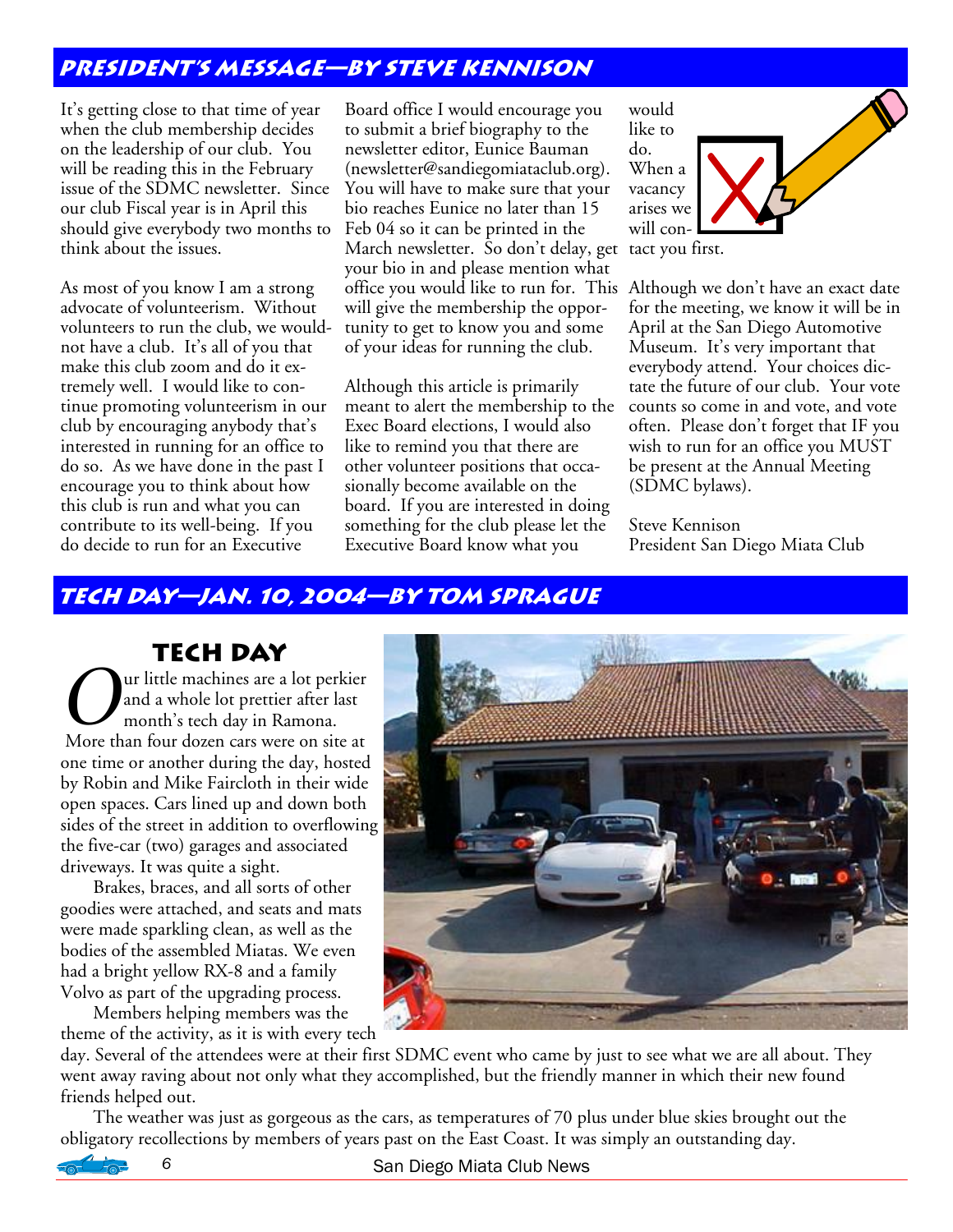**SJVMC Charity Poker Run** 



**When: Saturday, March 20, 2004 Where: Clovis Cole Hotel - Clovis, CA Base Cost: \$45.00 per car Contact: Greg or Ro Almeida (Event Coordinators) Tel: 559-322-1575 Email: l@hotmail.com Web Site: www.sjvmc.net** 

You're invited to join the San Joaquin Valley Miata Club for it's 10th Annual St. Patrick's Day Poker Run. This event has become a Miata tradition here in the Central Valley and every year we are proud to donate the net proceeds to local charities. We look forward to your support and participation.

#### **HAPPY NEW YEAR! Look back at 2003—photos by Tom Wood**



Join us for lots of fun this year and check out these photo moments from 2003...





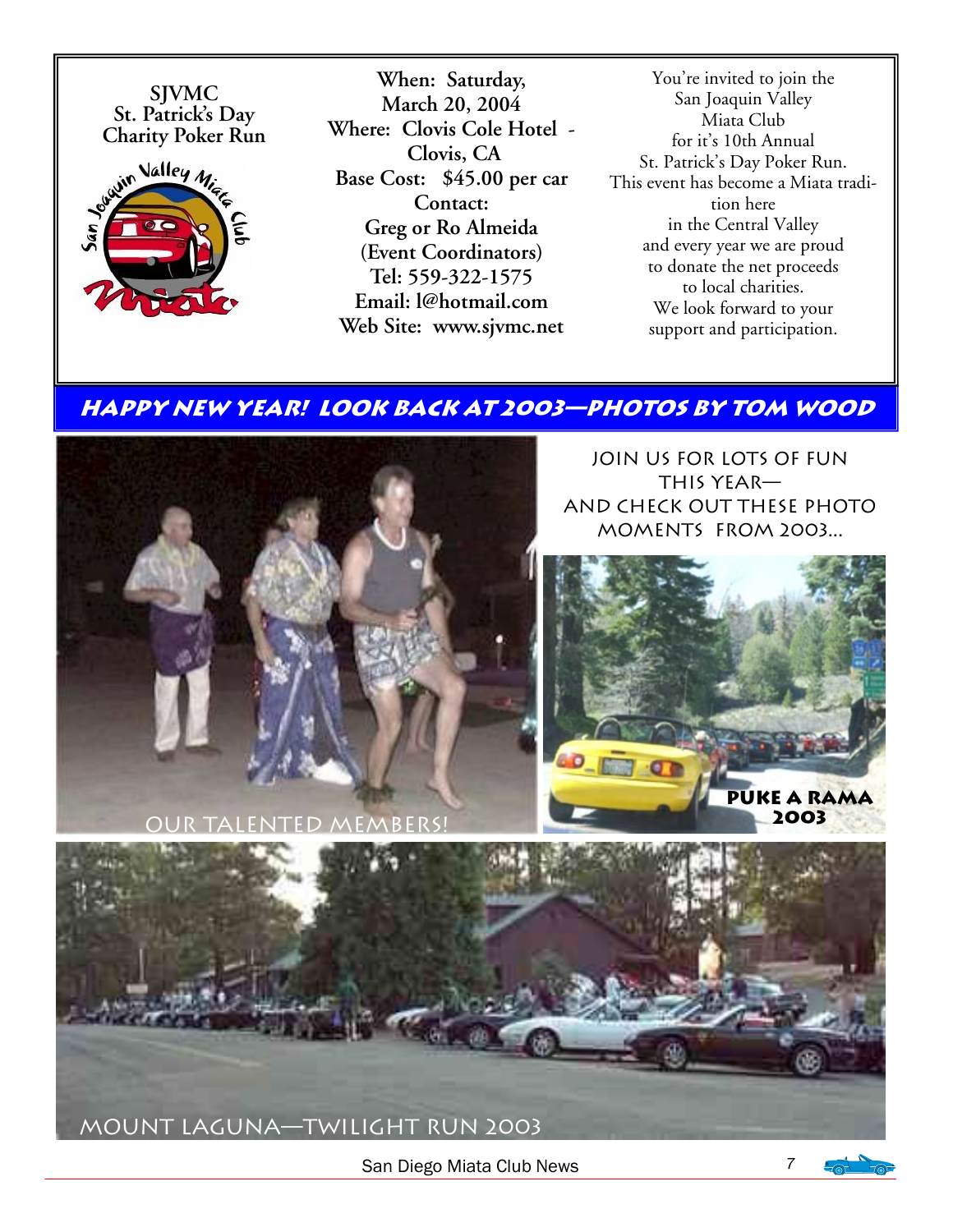#### **Tech information - By Scott Lewis, Technical Editor**

#### **Removing Miata Front Tie-Down Hooks**

Some of you may have no-<br>ticed at the last Tech Day<br>that I was helping another<br>member remove his<br>front tie-down hooks (baby teeth). It ticed at the last Tech Day that I was helping another member remove his was a tight squeeze on the M2, but easily accomplished once Judy quit digging in my pockets for money to pay the carpet cleaner guys. When I tackled my M1, it was much easier. The front tie-down hooks (sometimes called tow hooks), are NOT meant for towing but are properly called *tiedown* hooks. They are used only for shipping the Miata - first from overseas and then aboard a car hauler to the dealer. The dealers should probably remove them as part of the prep work - but they don't. If they are ever used by a tow truck operator to tow your Miata it will cause sereve damage to the nose of your Miata. Of course the operator is not responsible for any damage and their mistake will cost you some big bucks. If you ask the dealer to remove the tie-downs during a regular service visit they will usually do it free of charge.

#### **General Cautions**

*1) This job is more tedious than difficult, so expect it to take longer than you imagined—especially if you've performed the same operation on an M1.* 

*2) If you have large-sized hands, you're in trouble. The working space is very tight.* 

*3) Lay a couple layers of towel on the bottom of the grill opening to protect the paint when you drop a tool.* 

*4) The fins on the radiator are sharp and easily bent, so if you're going to slip and hit something with your hand, slip in a direction away from the radiator!* 

*5) Unless you have 14mm tools, don't try this job. 9/16" wrenches and sockets won't work and you'll just round off the bolts.* 

*6) If your Miata has air-conditioning, watch out for the a/c plumbing on the passenger side.* 

#### *For the '99+ (M2) Models*

*Tools needed: 14mm open end wrench and/or socket set, 6" extension, a 3" extension, a universal joint. You may want to use a 1/2" drive for more leverage.* 

You can keep your car on the ground, but ramps were very helpful. Each of the hooks has three bolts—two in front and one in back; all have 14 mm heads. Fortunately, in most of the cases we've seen the bolts are not torqued to very high values, so they should be easy to break loose. However, the threads are fine enough so that removing the bolts with your fingers is out of the question until they're almost all of the way out. And, since the threaded portion of the bolts is about 7/8", you may feel like you're unscrewing each one for close to forever.

The two front bolts are easy to reach, but they're a real pain to turn out because the room for swinging the wrench is so limited. Start with the "inside" bolt on each side. Use a 14mm open-end

#### **NOTE …**

**The drivers side rear bolt was very difficult to get to. Remove the 10 or so screws that hold the PLASTIC splashguard in place so that you can lower the FRONT ONLY of the plastic to get up to the bolt. The rear tiedowns are welded on and are, for all practical purposes, not removable.** 

wrench and a 14mm box-end wrench, alternating between the two. When you can't swing one of the wrenches far enough to turn it over, grab the bolt and swing it again. You may only be able to turn the bolt about a 1/4 turn with each throw. You'll know when each bolt is ready to come out (the last thread or two), because it will finally turn with very little resistance. Grab it with your fingers if you can, so it doesn't fall and damage something. Otherwise, the lock washer and the larger washer will keep the bolt from falling off your wrench when you carefully pull them both out.

The rear bolt on each side is even easier to remove—if you have the right combination of tools: a ratchet attached to a 6" extension, a 3" extension, a universal joint, and a 14mm socket. You can fish your socket wrench assembly up from underneath the car on both sides through holes behind the black air dam and near the ends of the radiator.

Using a universal joint will allow you to angle the socket assembly toward each bolt and still get a square fit on the bolt with the socket. (If your universal joint is loose and keeps flopping over, you can run a strip of tape lightly around the center of it to limit its movement.) Once you've grabbed the bolts on either side, it's easy to turn them out. Remember to hold the tie-down hook with your other hand so it doesn't crash down and damage whatever's underneath it when the bolt is free. You might want to prime, paint or rustproof the threaded holes in the car's frame that now are open and exposed to the elements or perhaps even put the bolt back in.

*Continued on page 9*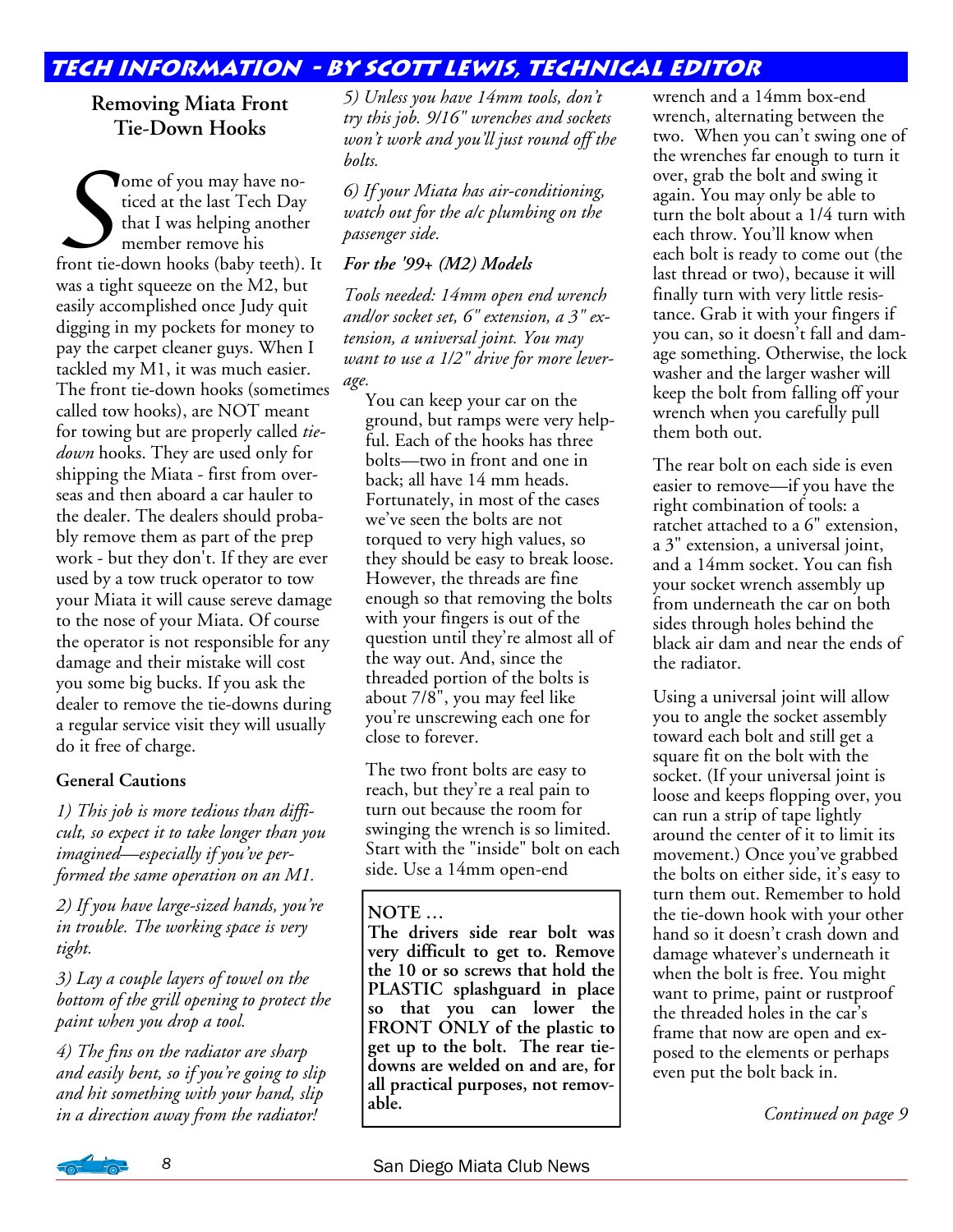## **Auto cross results**

#### **Have you checked out Mazda Rev It Up?**

Some of you may have noticed Scott Lewis' email post regarding **Mazda's Rev It Up**. Last year, Scott participated in the Finals for Rev It Up and had a wonderful weekend at Laguna Seca.

This year, **Mazda Rev It Up** will be in San Diego on March 20-21. You can go to the website www.mazdarevitup.com and see for yourself some of the most exciting car-oriented things you can look forward to at **Rev It Up**.

The **Mazda Rev It Up** experience has won numerous awards in the advertising/events industry as the premier driving event of the year well put together, enjoyable and inexpensive for the participant. Check out the website and see the action! Then sign up online and get ready to have a terrific time!



#### *For 90-'97 (M1) Models*

*Tools needed: 14mm and 10mm open end wrenches and/or socket set.*  Some of the advice/instructions given on page 8 can apply. But in general the hooks on the '90-'97 models are a bit easier to remove. First you will need to remove the front tie down hooks (sometimes called tow hooks, however these are NOT meant for towing but are properly called *tie-down* hooks). This is done with a 14mm open end wrench or if you have the room to work, a 14mm socket & ratchet set. Simply remove the three bolts that hold the Year-end autocross results are available on Yahoo: http://groups.yahoo.com/group/sdr-scat/files/



Congratulations for these winners: **Larry Dennstedt, 1st place, M1 JT Holland, 1st place, IS2**  Scott Lewis, 3rd place, ES Jan Wagners, 3rd place, C stock Carol Schwartz, 4th place, C stock Michael Heinitz, 4th place, IS2 Steve Waid, 5th place, IS2 Howard Kuzminski, 5th place, SU Steve Kennison, 6th place, IS2



#### **Autocross results for Oct. 5th**

JT Bob Holland 1st Scott Lewis 1st Michael Heinitz 2nd Brian Goodwin 2nd Mara Calter 2nd (CRX) Larry Dennstedt 4th(Miata) Don Bair 5th(Miata) Kevin Haywood 6th JD Lima 7th Jeff King 12th

tie-down hook in place. (Note: after the hook is removed you may want to replace the bolt, so that if you ever need to transport your Miata and want to use the tie-down hooks, dirt won't have collected in the empty bolt holes.) Both years have hooks in the rear but they are welded in so they can't be removed without a blow torch.

#### **Alternate Method**

Some can not figure out how to remove the tie down bolts using the above method. Some people find that the best way is to remove the 12 or so small screws that hold on

#### **Autocross results for Nov. 8th**

Larry Dennstedt 1st Aardvark (Top Time of the Day!) Mara Calter 1st (CRX) Brian Goodwin 1st Scott Lewis 3rd Steve Kennison 4th Steve Waid 5th Don Bair 5th Aardvark Bruce Stanley 10th

the front plastic splash guards in place. Once the guards are removed it



is fairly easy to get at the bolts. There isn't enough clearance to do that without getting the front of the car off the ground. If you don't have ramps, jack up the front end and rest the front wheels on a couple of 2 x 4's laid flat on the floor. This gives enough clearance to remove the number of splash guard screws.

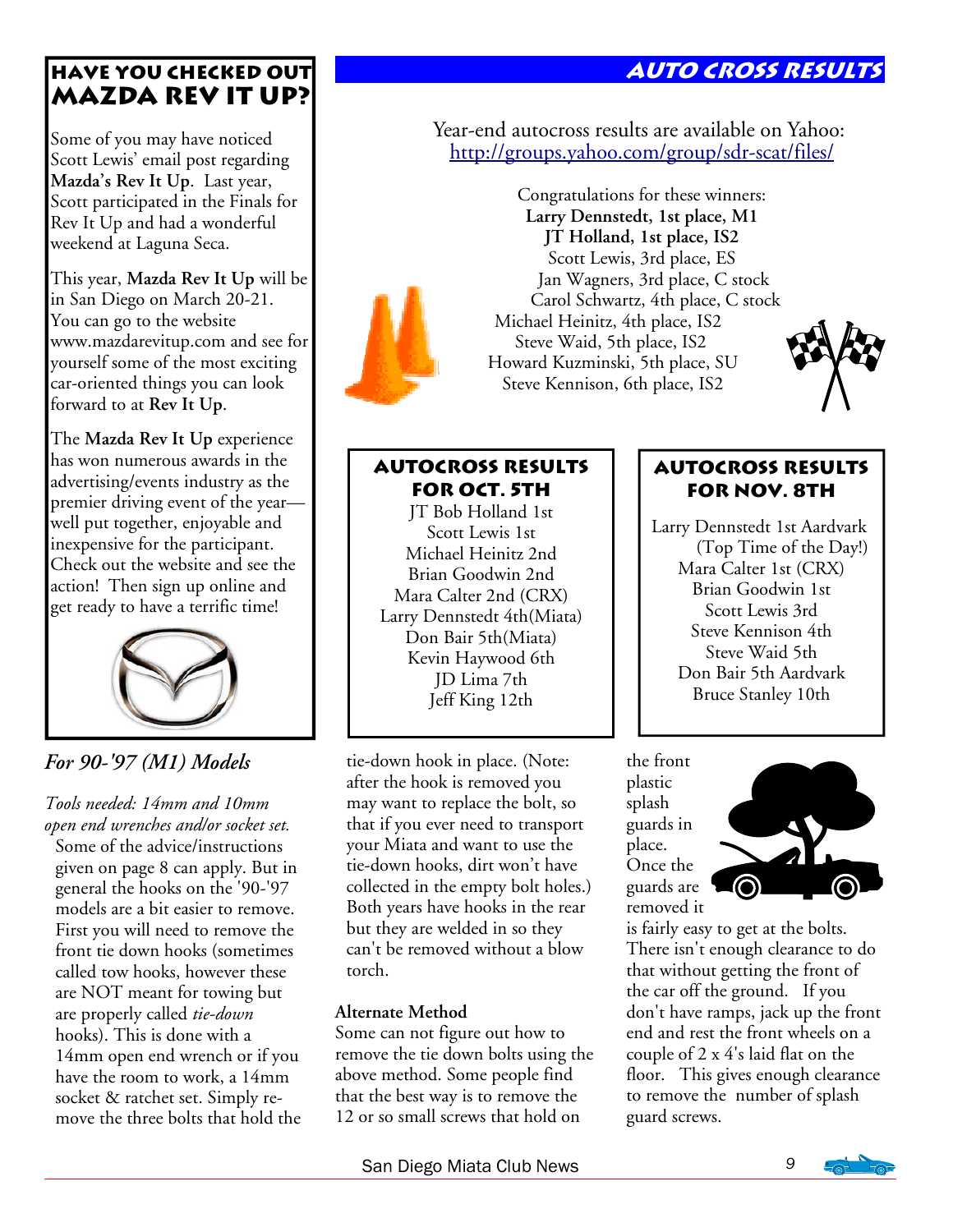#### **membership information**

#### **New Members**

**Welcome to our newest members (since last newsletter**):

Christie Bonilla Escondido 1991 White

Ed & Mari Henderson, Jr San Diego 2001 Emerald Green

Rick Manley San Diego 2002 White LS

Mark & Karen Thompson Poway 2003 Garnet

Thomas & Joyce Tratar San Diego 1990 White A

#### **Renewing members**

(since last newsletter):

Gary & Betty Butterfield Thomas T. Chan Chauncy Christopher Steve & Karen Diffenbacher Monique & Thomas Dijkstra Larry Ellis Marcia J. Doht Alan & Debbie Elster Koren & Scott Emerson Jack & JoAnn Frater Scott & Chris Graves Anne C. Henry Lee Kerl David & Leanne Lynn Chris & Hilary MacPhail Allan & Linda Pabian Sue & Randy Patterson Dawn Pedersen Jeff Ridenour Dyanna & Les Smith Patrick & Viona Van Hoose Bob & Kathy Welty

#### **Membership Statistics**

 As of January 18, 2004, there are 338 memberships (128 single, 210 dual) and a total of 548 members. Memberships by Miata Color:

> 81 Red 53 White 38 Black 29 Silver 19 Emerald Green 14 BRG 13 Montego Blue 13 Yellow 11 Twilight Blue 11 Sapphire Blue 9 Mahogany 9 Mariner Blue 8 Marina Green 7 Titanium 7 Crystal Blue 6 Laguna Blue 6 Garnet 5 Midnight Blue 4 Starlight Blue 3 Strato Blue 2 Merlot 1 Splash Green 1 Evolution Orange 1 Laser Blue 1 Teal (custom) 10 Unreported



#### **SDMC REGALIA makes a great gift! makes a great gift!**

#### **Support your club and have some great club wear!**

T-shirts, HATS, hooded zip sweatshirts, pins, pens, hat chums, carabineer key chains, and window clings.

Pick up your SDMC Regalia at the monthly meeting or e-mail the Regalia Gals for special requests. Something new is coming: details to follow. Watch your e-mail!

 Contact the Regalia Gals VERONICA DIDIER & KATHY ROBERTS (858) 578-5727, regalia@sandiegomiataclub.org.



#### **Badges?**

 ${\mathcal H}$  ave you wondered how to get those nifty engraved plastic name badges that have been turning up on members at the latest events? They are available for a mere \$6.50 each, including shipping to your home, from VICKY KRUEGER. You will need to give her cash up front, as the badges need to be paid for in advance. Lots of colors are available to match your Miata. See Vicky at a monthly meeting or email her at vicky@teamvoodoo.com.

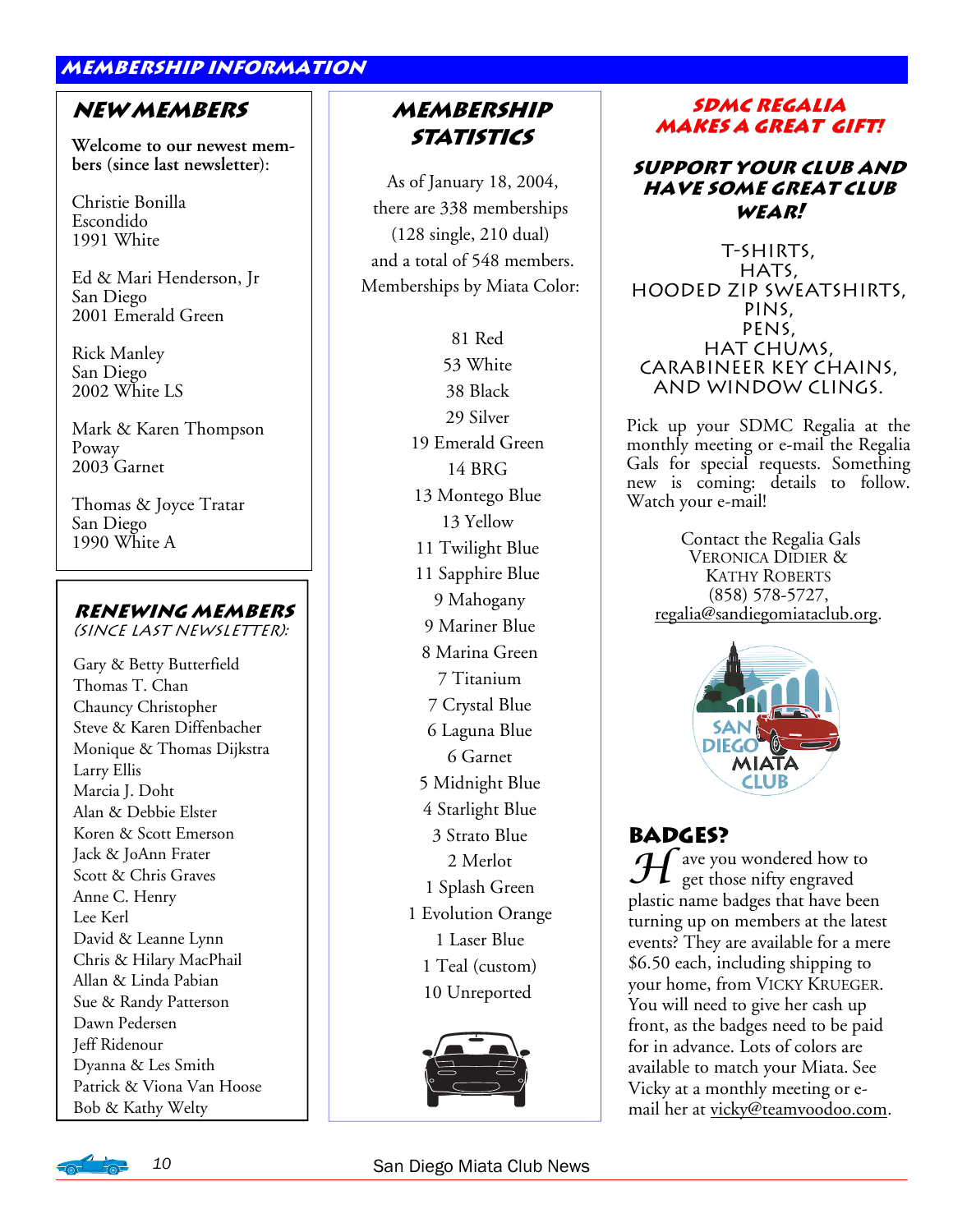#### **Classified Ads**

Classified ad space is provided free of charge to members only. Please include your first and last name, telephone number, and e-mail address (if applicable) with each submission. Send to: newsletter@sandiegomiataclub.org

**For Sale:** Scott Mountain Bike - perfect condition - ridden less than 6 times. \$200 OBO; 2 Phillips Portable CD Players with battery pack and chargers, never used, in original box. \$100.00 each; Recumbent Exercise Bike - like new, rarely used. For more information contact Sue Hinkle sportscarr@cox.net (760) 735-9456.

**For Sale:** 2002 Miata, xlnt cond, 5 speed manual, sunlight silver metallic, black interior with cloth sport seating. Extended Warranty: 84 months or 100,000 miles Car was purchased May 2002 Currently has 9k miles on it Paint & Interior Protection Warranty. Includes Sport Suspension Package: 16 inch alloy wheel w/locks 205/45R16 Radial Tires, Bilstein Shock Absorbers, Strut Tower Brace' Torsen Limited-Slip Differential. Such a fun car. Sad to see it go but we are moving so we have to sell it. \$18k/obo For more information call Dallas @ 619-528-0114 or theklassenz@cox.net

**For Sale:** 1997 MAZDA MIATA - 5SPD, loaded, alarm, 35K Miles, All Original, Always garaged, Super Clean in & out. Great top & window, newer tires, \$7900.00, 858-689- 2884 or speedbolt@netzero.com.

**For Sale:** Six speed transmission complete with Torsen rear end, drive shaft and axels, \$1,500 as a package. This package from a 99 -10 AE will work in any year Miata. Also have 94 1.8 liter engine, transmission, body and mechanical parts from `90, `92, `94,

96 and a 99 10AE. Jackson header for a 94, a 1999 1.8 engine, transmissions, and various parts. Wally, (619) 232-2801 ext 313, 234-2858, or wallymiata@juno.com

**For Sale:** Parts from my '91 with 125K Miles, Strong Engine, 5-Speed Gear Box & Differential (With Prop Shaft & Axles) - Call for Details-Rick 619-702-8077 or e-mail maigaberzins@aol.com

**For Sale:** for 2000 Miata: New Miata Bra \$100. (sells new for \$175.00). Stock tan wind screenflip up type. 75.00 OTM stuff: "TeeBack.com" Motorcycle trailer, much chrome--hauled 1,000 pounds of Harley Davidson behind her Miata to Las Vegas. \$1300.00 (will deliver). "Harley" brand crash helmet. Call Laura at 619-822-1070 ENGfly5@aol.com

**For Sale:** 2003 Miata LS, 5K mi, xclnt cond, garnet exterior, tan interior and top, wood trim dash kit added. Job changes force sale. \$18K/obo. Dale Thompson (858) 481-5088 dthompson1@san.rr.com

**For Sale:**1999 and newer Like-New items --sway bars front 1" and rear 5/8" Brainstorm –muffler mellow sound /not loud --slotted and cross drilled rotors for 2002 and "sport set ups" (front is 10 5/8" dia.) --H&R springs front and rear. Larry Dennstedt, Mon-Fri 8am-5pm 619-284-4911

**For Sale:** Set of 16-inch, 5-spoke alloy wheels for (Miata MX-5 2001) In very good shape, not perfect. Set for \$100. Blane, (760) 739-5423

**For Sale:** Road Bike 25 inch (63.5 cm)—700 25C tires. Helmet, 2 pair shoes, clothing, bike stand, cyclo computer. \$250 OBO. Len Garth, (760) 726-3814

**For Sale:** Parts from my '91 with 125K Miles, Strong Engine, 5-Speed Gear Box & Differential (With Prop Shaft & Axles) - Call for Details-Rick 619-702- 8077

or e-mail maigaberzins@aol.com

**For Sale:** Acrylic TC Windblocker— "rated best value, extremely effective, looks good" on Miata.net. For M2 Miatas. Worked great in my 2001 Miata for two months until I added a real rollbar, now it doesn't fit. Blocker, storage bag, mounts, installation instructions, \$75. Bud, (760) 439-8491

**For Sale:** `92 Honda VFR750F motorcycle. One step down from a Miata. It's fast and it's black. With low miles it looks almost new and runs like new. \$2300 is all I'm asking since it has a salvage title due to a lay down. Can send photos via e-mail as well answer all questions. I've owned this bike since `92. Tom (619) 303-3062 or rodneyt56@cox.net

**B**uying or selling your Miata or Miata accessories? You can do it for *free* on Miatamart— the MIATA FOR SALE – web site, run by SDMC member RAI-NER MUELLER. Check it out at www.miatamart.com.